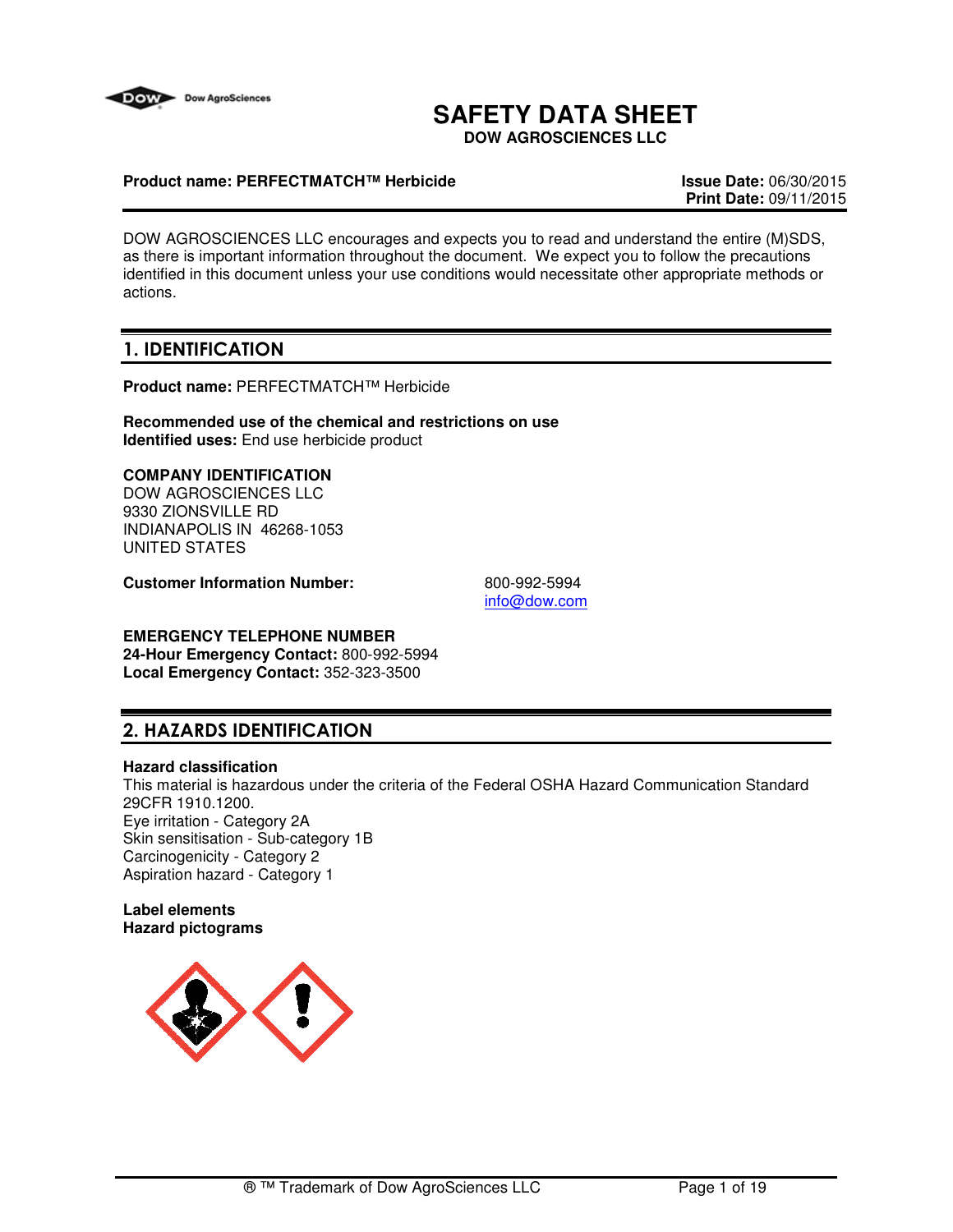#### Signal word: **DANGER!**

#### **Hazards**

May be fatal if swallowed and enters airways. May cause an allergic skin reaction. Causes serious eye irritation. Suspected of causing cancer.

#### **Precautionary statements**

#### **Prevention**

Obtain special instructions before use. Do not handle until all safety precautions have been read and understood. Avoid breathing dust/ fume/ gas/ mist/ vapours/ spray. Wash skin thoroughly after handling. Contaminated work clothing should not be allowed out of the workplace. Wear protective gloves/ protective clothing/ eye protection/ face protection.

#### **Response**

IF SWALLOWED: Immediately call a POISON CENTER or doctor/ physician. IF ON SKIN: Wash with plenty of soap and water. IF IN EYES: Rinse cautiously with water for several minutes. Remove contact lenses, if present and easy to do. Continue rinsing. IF exposed or concerned: Get medical advice/ attention. Do NOT induce vomiting. If skin irritation or rash occurs: Get medical advice/ attention. If eye irritation persists: Get medical advice/ attention. Wash contaminated clothing before reuse.

#### **Storage**

Store locked up.

#### **Disposal**

Dispose of contents/ container to an approved waste disposal plant.

## **Other hazards**

no data available

## 3. COMPOSITION/INFORMATION ON INGREDIENTS

#### **Chemical nature:** Mixture

This product is a mixture.

| Component                        | <b>CASRN</b> | <b>Concentration</b> |
|----------------------------------|--------------|----------------------|
|                                  |              |                      |
| Fluroxypyr 1-methylheptyl ester  | 81406-37-3   | 12.4%                |
| Clopyralid monoethanolamine salt | 57754-85-5   | 11.34%               |
| Pyroxsulam                       | 422556-08-9  | 1.22%                |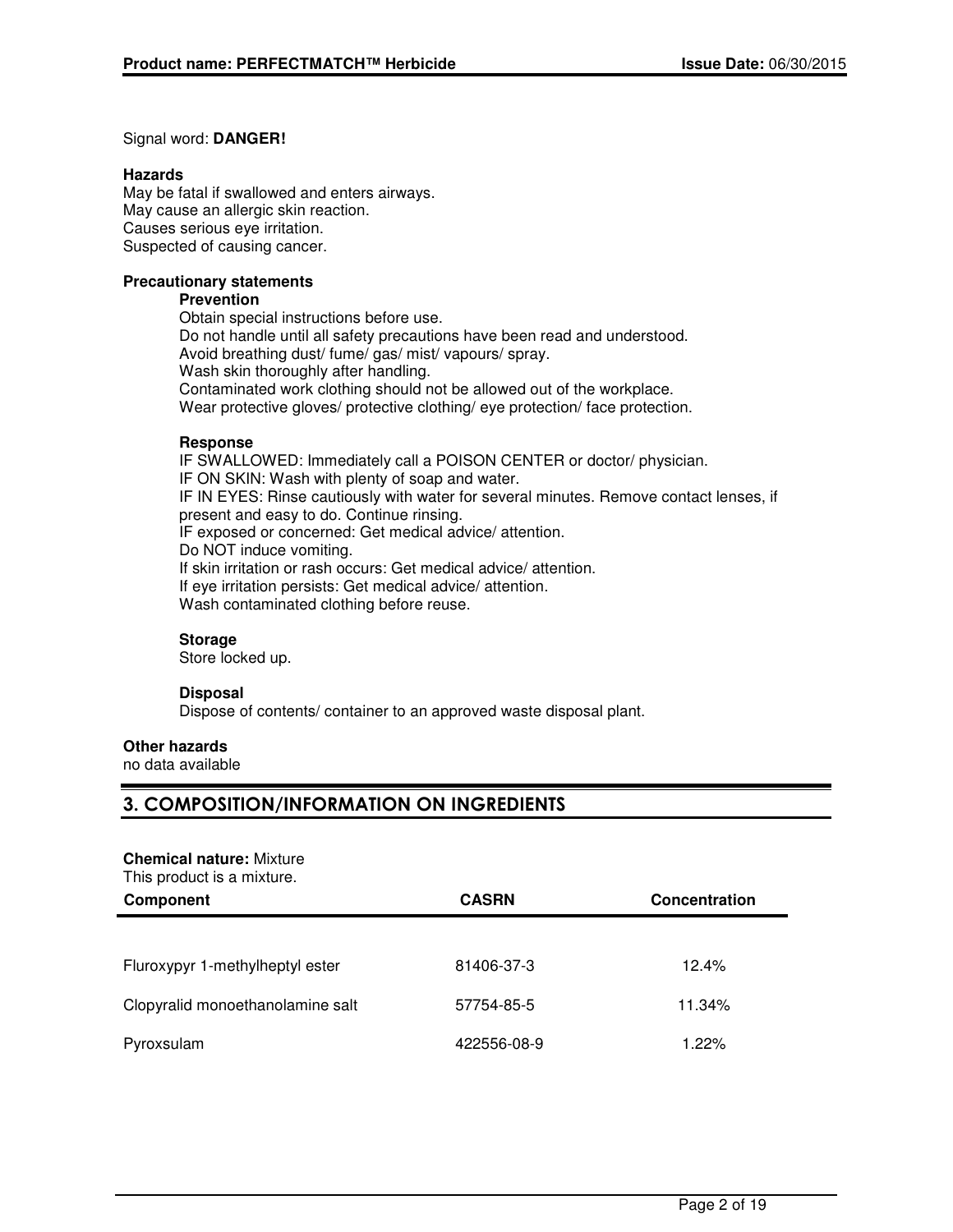| Cloquintocet           | 88349-88-6    | 2.57%  |
|------------------------|---------------|--------|
| Heavy aromatic naphtha | 64742-94-5    | 33.5%  |
| Propylene glycol       | $57 - 55 - 6$ | 3.6%   |
| Naphthalene            | $91 - 20 - 3$ | 3.4%   |
| 1,2,4-Trimethylbenzene | $95 - 63 - 6$ | 1.7%   |
| <b>Balance</b>         | Not available | 30.27% |
|                        |               |        |

## 4. FIRST AID MEASURES

### **Description of first aid measures**

**General advice:** First Aid responders should pay attention to self-protection and use the recommended protective clothing (chemical resistant gloves, splash protection). If potential for exposure exists refer to Section 8 for specific personal protective equipment.

**Inhalation:** Move person to fresh air. If person is not breathing, call an emergency responder or ambulance, then give artificial respiration; if by mouth to mouth use rescuer protection (pocket mask etc). Call a poison control center or doctor for treatment advice.

**Skin contact:** Take off contaminated clothing. Wash skin with soap and plenty of water for 15-20 minutes. Call a poison control center or doctor for treatment advice. Wash clothing before reuse. Shoes and other leather items which cannot be decontaminated should be disposed of properly. Suitable emergency safety shower facility should be available in work area.

**Eye contact:** Hold eyes open and rinse slowly and gently with water for 15-20 minutes. Remove contact lenses, if present, after the first 5 minutes, then continue rinsing eyes. Call a poison control center or doctor for treatment advice. Suitable emergency eye wash facility should be available in work area.

**Ingestion:** Immediately call a poison control center or doctor. Do not induce vomiting unless told to do so by a poison control center or doctor. Do not give any liquid to the person. Do not give anything by mouth to an unconscious person.

**Most important symptoms and effects, both acute and delayed:** Aside from the information found under Description of first aid measures (above) and Indication of immediate medical attention and special treatment needed (below), any additional important symptoms and effects are described in Section 11: Toxicology Information.

#### **Indication of any immediate medical attention and special treatment needed**

**Notes to physician:** The decision of whether to induce vomiting or not should be made by a physician. If lavage is performed, suggest endotracheal and/or esophageal control. Danger from lung aspiration must be weighed against toxicity when considering emptying the stomach. No specific antidote. Treatment of exposure should be directed at the control of symptoms and the clinical condition of the patient. Have the Safety Data Sheet, and if available, the product container or label with you when calling a poison control center or doctor, or going for treatment.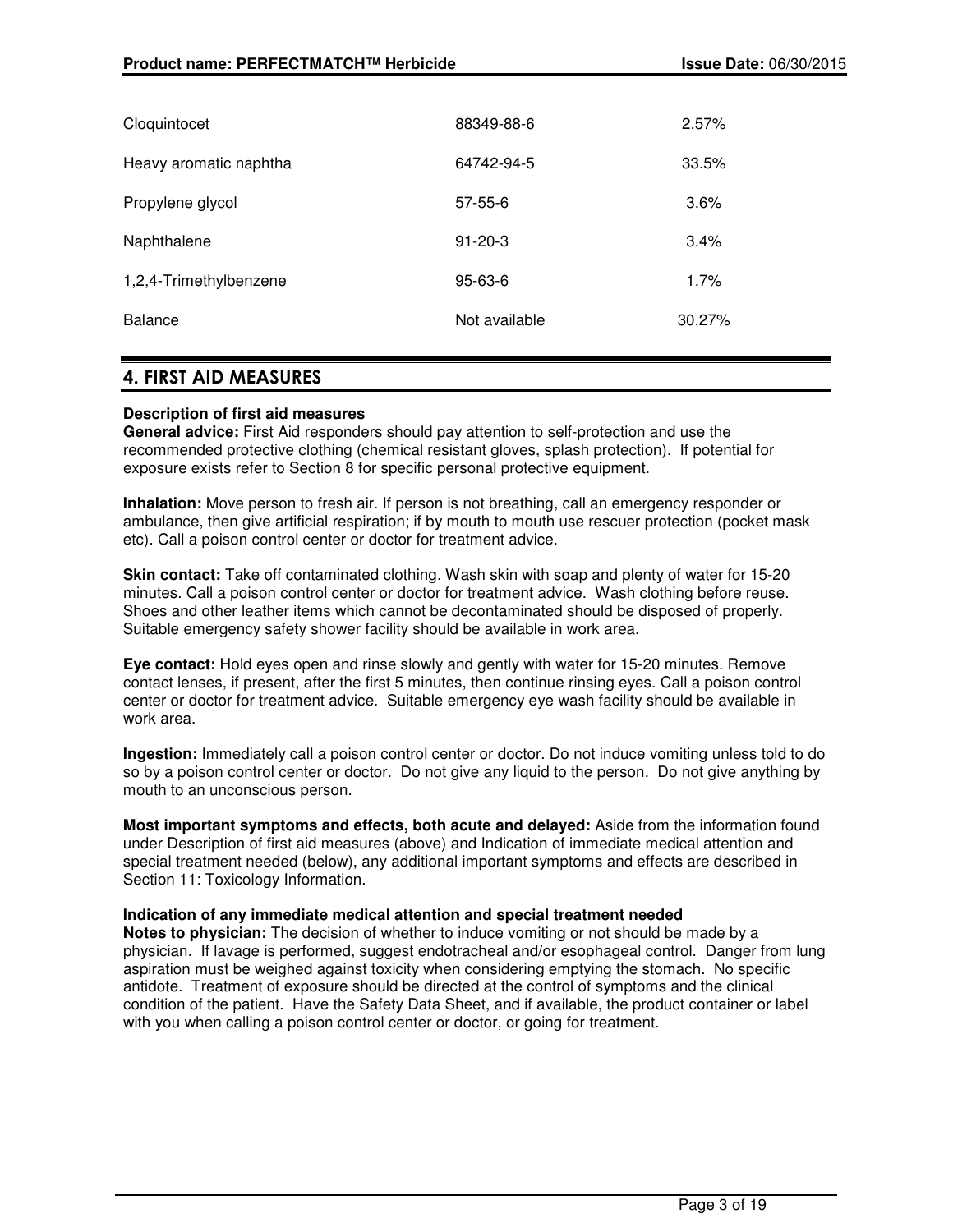## 5. FIREFIGHTING MEASURES

**Suitable extinguishing media:** Water fog or fine spray. Dry chemical fire extinguishers. Carbon dioxide fire extinguishers. Foam. Do not use direct water stream. May spread fire. Alcohol resistant foams (ATC type) are preferred. General purpose synthetic foams (including AFFF) or protein foams may function, but will be less effective.

**Unsuitable extinguishing media:** no data available

#### **Special hazards arising from the substance or mixture**

**Hazardous combustion products:** During a fire, smoke may contain the original material in addition to combustion products of varying composition which may be toxic and/or irritating. Combustion products may include and are not limited to: Nitrogen oxides. Hydrogen fluoride. Hydrogen chloride. Carbon monoxide. Carbon dioxide.

**Unusual Fire and Explosion Hazards:** Violent steam generation or eruption may occur upon application of direct water stream to hot liquids.

#### **Advice for firefighters**

**Fire Fighting Procedures:** Keep people away. Isolate fire and deny unnecessary entry. Consider feasibility of a controlled burn to minimize environment damage. Foam fire extinguishing system is preferred because uncontrolled water can spread possible contamination. Do not use direct water stream. May spread fire. Burning liquids may be moved by flushing with water to protect personnel and minimize property damage. Contain fire water run-off if possible. Fire water run-off, if not contained, may cause environmental damage. Review the "Accidental Release Measures" and the "Ecological Information" sections of this (M)SDS.

**Special protective equipment for firefighters:** Wear positive-pressure self-contained breathing apparatus (SCBA) and protective fire fighting clothing (includes fire fighting helmet, coat, trousers, boots, and gloves). Avoid contact with this material during fire fighting operations. If contact is likely, change to full chemical resistant fire fighting clothing with self-contained breathing apparatus. If this is not available, wear full chemical resistant clothing with self-contained breathing apparatus and fight fire from a remote location. For protective equipment in post-fire or non-fire clean-up situations, refer to the relevant sections.

## 6. ACCIDENTAL RELEASE MEASURES

**Personal precautions, protective equipment and emergency procedures:** Isolate area. Keep unnecessary and unprotected personnel from entering the area. Refer to section 7, Handling, for additional precautionary measures. Use appropriate safety equipment. For additional information, refer to Section 8, Exposure Controls and Personal Protection.

**Environmental precautions:** Prevent from entering into soil, ditches, sewers, waterways and/or groundwater. See Section 12, Ecological Information. Spills or discharge to natural waterways is likely to kill aquatic organisms.

**Methods and materials for containment and cleaning up:** Contain spilled material if possible. Small spills: Absorb with materials such as: Clay. Dirt. Sand. Sweep up. Collect in suitable and properly labeled containers. Large spills: Contact Dow AgroSciences for clean-up assistance. See Section 13, Disposal Considerations, for additional information.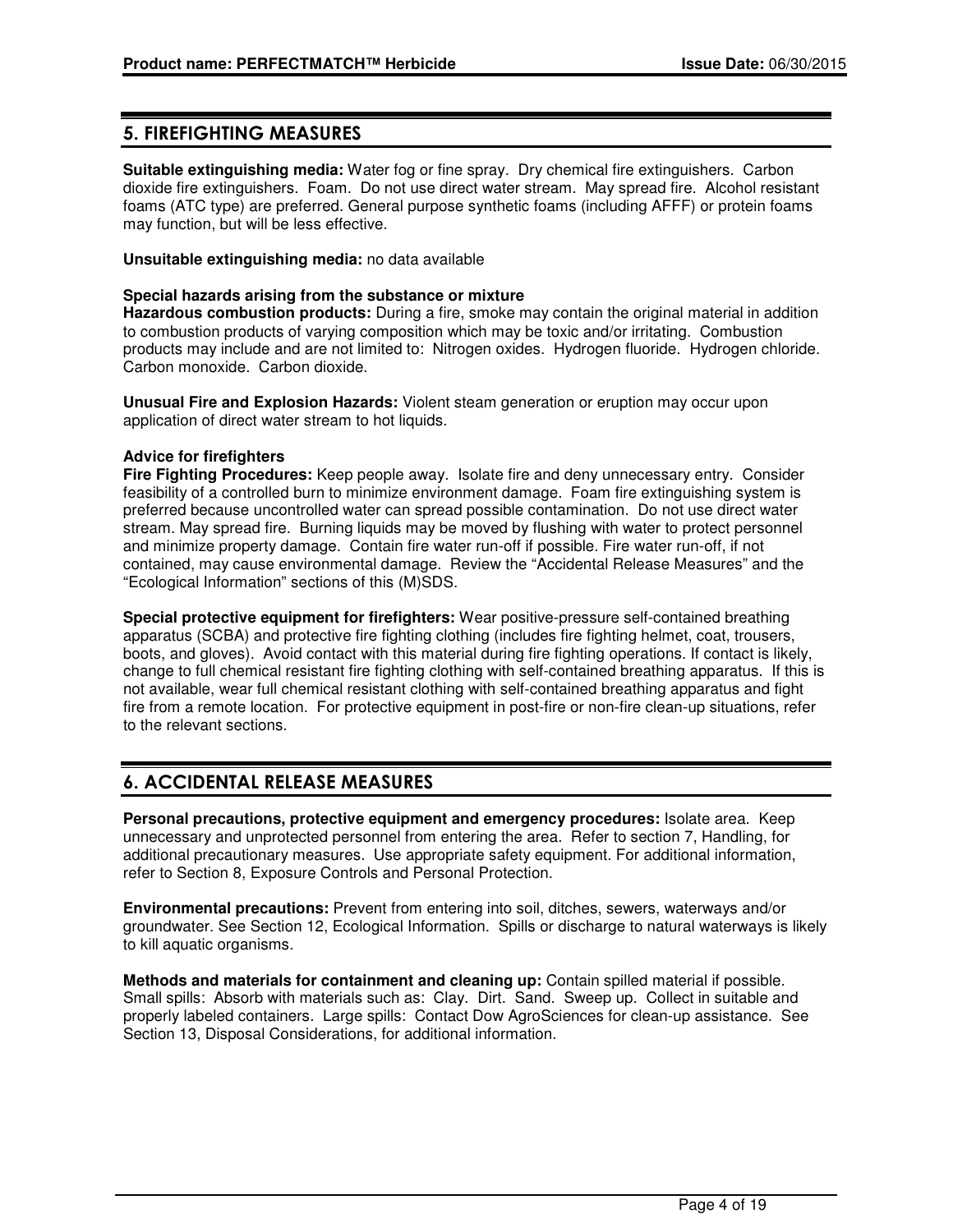## 7. HANDLING AND STORAGE

**Precautions for safe handling:** Keep out of reach of children. Avoid prolonged or repeated contact with skin. Do not swallow. Avoid contact with eyes, skin, and clothing. Avoid breathing vapor or mist. Wash thoroughly after handling. Use with adequate ventilation. See Section 8, EXPOSURE CONTROLS AND PERSONAL PROTECTION.

**Conditions for safe storage:** Store in a dry place. Store in original container. Keep container tightly closed when not in use. Do not store near food, foodstuffs, drugs or potable water supplies.

## 8. EXPOSURE CONTROLS/PERSONAL PROTECTION

### **Control parameters**

Exposure limits are listed below, if they exist.

| <b>Component</b>          | Regulation   | <b>Type of listing</b> | <b>Value/Notation</b>  |
|---------------------------|--------------|------------------------|------------------------|
| Fluroxypyr 1-methylheptyl | Dow IHG      | <b>TWA</b>             | 10 $mg/m3$             |
| ester                     |              |                        |                        |
| Pyroxsulam                | Dow IHG      | TWA                    | 5 mg/m $3$             |
|                           | Dow IHG      | TWA                    | <b>Skin Sensitizer</b> |
| Propylene glycol          | US WEEL      | <b>TWA</b>             | 10 mg/m $3$            |
| Naphthalene               | Dow IHG      | TWA                    | 10 ppm                 |
|                           | Dow IHG      | <b>TWA</b>             | Absorbed via skin      |
|                           | Dow IHG      | <b>STEL</b>            | 15 ppm                 |
|                           | Dow IHG      | <b>STEL</b>            | Absorbed via skin      |
|                           | <b>ACGIH</b> | TWA                    | 10 ppm                 |
|                           | <b>ACGIH</b> | TWA                    | Absorbed via skin      |
|                           | OSHA Z-1     | TWA                    | 50 mg/m3 10 ppm        |
| 1,2,4-Trimethylbenzene    | <b>ACGIH</b> | TWA                    | 25 ppm                 |

RECOMMENDATIONS IN THIS SECTION ARE FOR MANUFACTURING, COMMERCIAL BLENDING AND PACKAGING WORKERS. APPLICATORS AND HANDLERS SHOULD SEE THE PRODUCT LABEL FOR PROPER PERSONAL PROTECTIVE EQUIPMENT AND CLOTHING.

## **Exposure controls**

**Engineering controls:** Use local exhaust ventilation, or other engineering controls to maintain airborne levels below exposure limit requirements or guidelines. If there are no applicable exposure limit requirements or guidelines, general ventilation should be sufficient for most operations. Local exhaust ventilation may be necessary for some operations.

#### **Individual protection measures**

**Eye/face protection:** Use chemical goggles.

## **Skin protection**

**Hand protection:** Use gloves chemically resistant to this material. Examples of preferred glove barrier materials include: Polyethylene. Ethyl vinyl alcohol laminate ("EVAL"). Styrene/butadiene rubber. Viton. Examples of acceptable glove barrier materials include: Butyl rubber. Chlorinated polyethylene. Natural rubber ("latex"). Neoprene. Nitrile/butadiene rubber ("nitrile" or "NBR"). Polyvinyl chloride ("PVC" or "vinyl"). NOTICE: The selection of a specific glove for a particular application and duration of use in a workplace should also take into account all relevant workplace factors such as, but not limited to: Other chemicals which may be handled, physical requirements (cut/puncture protection, dexterity, thermal protection), potential body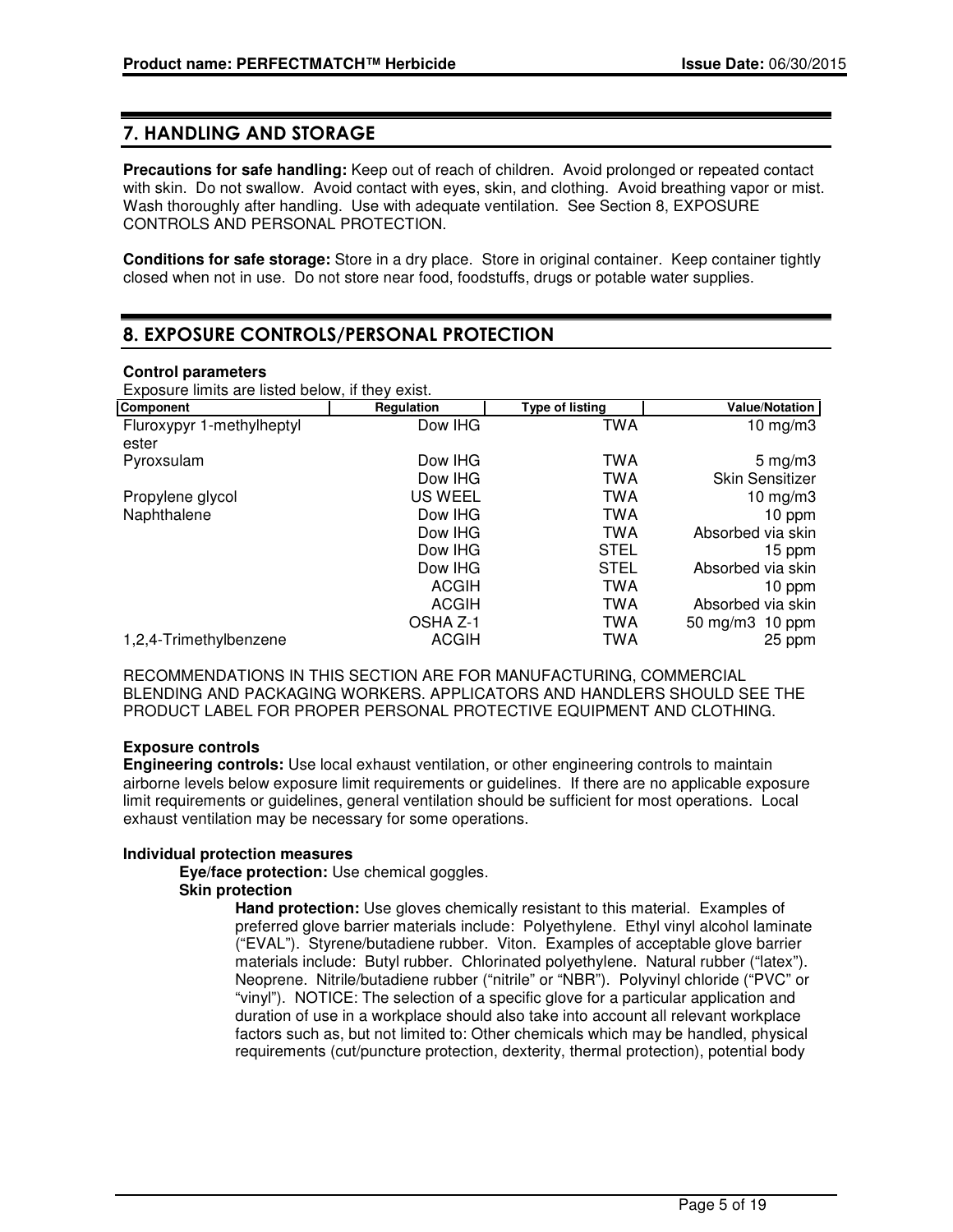reactions to glove materials, as well as the instructions/specifications provided by the glove supplier.

**Other protection:** Use protective clothing chemically resistant to this material. Selection of specific items such as face shield, boots, apron, or full body suit will depend on the task.

**Respiratory protection:** Respiratory protection should be worn when there is a potential to exceed the exposure limit requirements or guidelines. If there are no applicable exposure limit requirements or guidelines, wear respiratory protection when adverse effects, such as respiratory irritation or discomfort have been experienced, or where indicated by your risk assessment process. For most conditions no respiratory protection should be needed; however, if discomfort is experienced, use an approved air-purifying respirator. The following should be effective types of air-purifying respirators: Organic vapor cartridge with a particulate pre-filter.

## 9. PHYSICAL AND CHEMICAL PROPERTIES

| Appearance                                        |                                                                       |  |
|---------------------------------------------------|-----------------------------------------------------------------------|--|
| <b>Physical state</b>                             | Liquid.                                                               |  |
| Color                                             | Tan                                                                   |  |
| Odor                                              | Characteristic                                                        |  |
| <b>Odor Threshold</b>                             | no data available                                                     |  |
| рH                                                | 5.07 pH Electrode                                                     |  |
| <b>Melting point/range</b>                        | Not applicable                                                        |  |
| <b>Freezing point</b>                             | no data available                                                     |  |
| Boiling point (760 mmHg)                          | no data available                                                     |  |
| <b>Flash point</b>                                | closed cup > 100 °C ( > 212 °F) Pensky-Martens Closed Cup<br>ASTM D93 |  |
| <b>Evaporation Rate (Butyl Acetate)</b><br>$= 1$  | no data available                                                     |  |
| Flammability (solid, gas)                         | no data available                                                     |  |
| <b>Lower explosion limit</b>                      | no data available                                                     |  |
| <b>Upper explosion limit</b>                      | no data available                                                     |  |
| <b>Vapor Pressure</b>                             | no data available                                                     |  |
| <b>Relative Vapor Density (air = 1)</b>           | no data available                                                     |  |
| Relative Density (water $= 1$ )                   | no data available                                                     |  |
| <b>Water solubility</b>                           | no data available                                                     |  |
| <b>Partition coefficient: n-</b><br>octanol/water | no data available                                                     |  |
| <b>Auto-ignition temperature</b>                  | no data available                                                     |  |
| <b>Decomposition temperature</b>                  | no data available                                                     |  |
| <b>Dynamic Viscosity</b>                          | no data available                                                     |  |
| <b>Kinematic Viscosity</b>                        | no data available                                                     |  |
| <b>Explosive properties</b>                       | No                                                                    |  |
| <b>Oxidizing properties</b>                       | No significant increase (>5C) in temperature.                         |  |
| <b>Liquid Density</b>                             | 1.0468 g/ml at 20 °C (68 °F) Digital density meter                    |  |
| <b>Molecular weight</b>                           | no data available                                                     |  |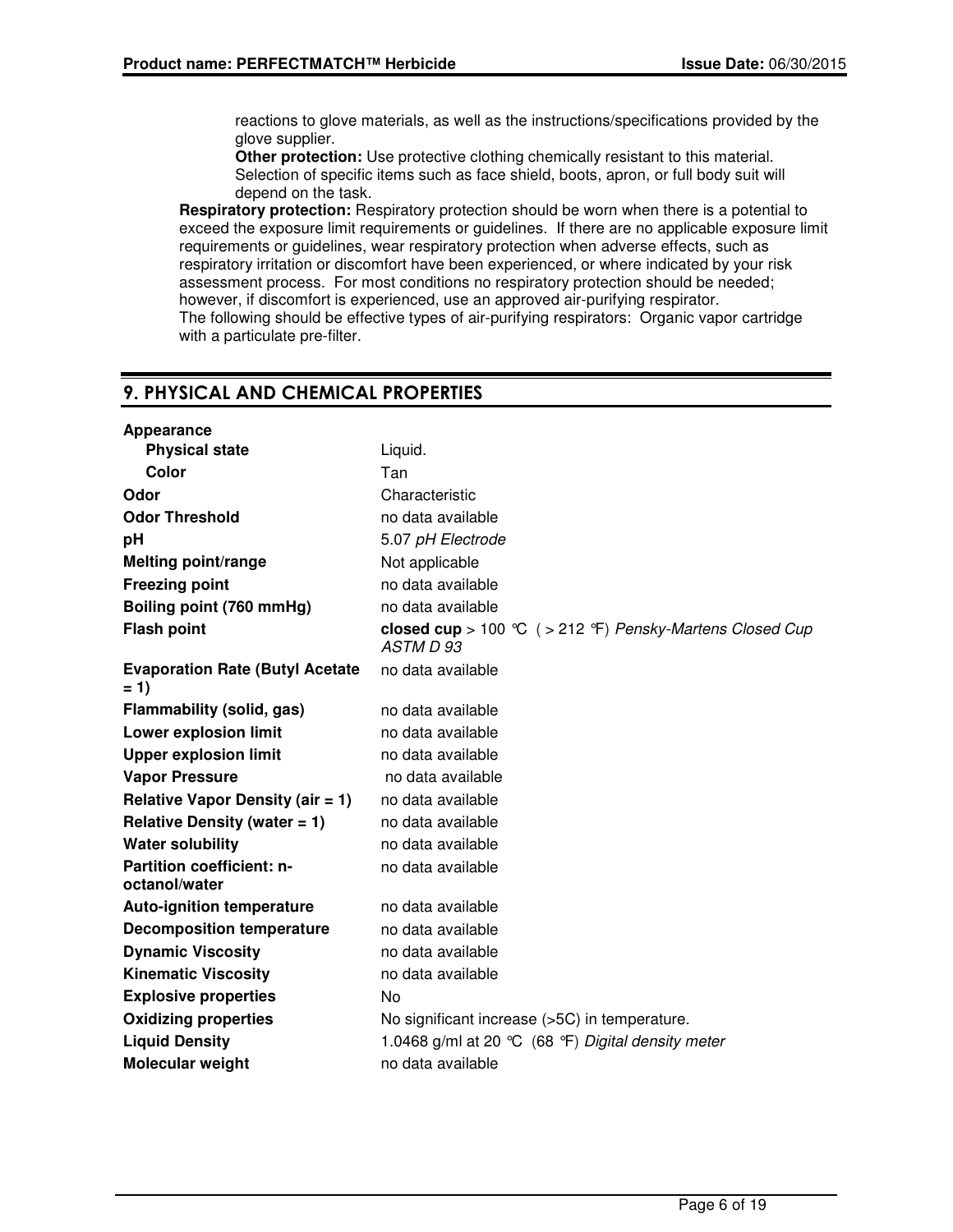NOTE: The physical data presented above are typical values and should not be construed as a specification.

## 10. STABILITY AND REACTIVITY

**Reactivity:** No dangerous reaction known under conditions of normal use.

**Chemical stability:** Thermally stable at typical use temperatures.

**Possibility of hazardous reactions:** Polymerization will not occur.

**Conditions to avoid:** Some components of this product can decompose at elevated temperatures.

**Incompatible materials:** Avoid contact with oxidizing materials. Avoid contact with: Acyl chlorides. Reducing agents. Strong acids.

**Hazardous decomposition products:** Decomposition products depend upon temperature, air supply and the presence of other materials. Decomposition products can include and are not limited to: Carbon monoxide. Carbon dioxide. Nitrogen oxides.

## 11. TOXICOLOGICAL INFORMATION

Toxicological information appears in this section when such data is available.

#### **Acute toxicity**

#### **Acute oral toxicity**

Very low toxicity if swallowed. Harmful effects not anticipated from swallowing small amounts.

As product: LD50, Rat, female, > 5,000 mg/kg OECD Test Guideline 423

#### **Acute dermal toxicity**

Prolonged skin contact is unlikely to result in absorption of harmful amounts.

As product: LD50, Rat, male and female, > 5,000 mg/kg OECD Test Guideline 402

#### **Acute inhalation toxicity**

No adverse effects are anticipated from single exposure to mist. Based on the available data, respiratory irritation was not observed.

As product:

LC50, Rat, male and female, 4 Hour, dust/mist, > 5.81 mg/l OECD Test Guideline 403 No deaths occurred at this concentration.

#### **Skin corrosion/irritation**

Brief contact may cause slight skin irritation with local redness.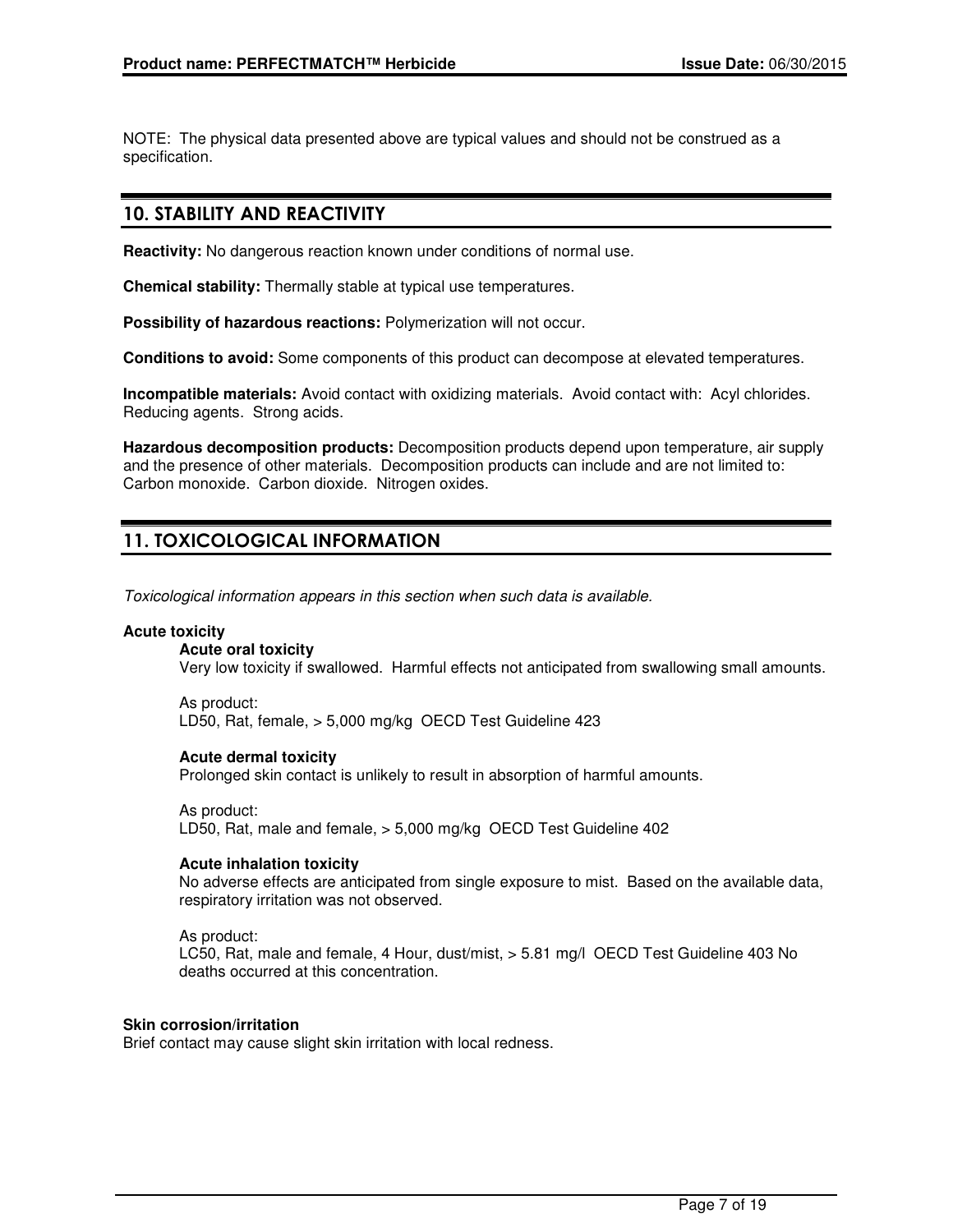#### **Serious eye damage/eye irritation**

May cause moderate eye irritation. May cause slight corneal injury.

#### **Sensitization**

Has demonstrated the potential for contact allergy in mice.

For respiratory sensitization: No relevant data found.

#### **Specific Target Organ Systemic Toxicity (Single Exposure)**

Evaluation of available data suggests that this material is not an STOT-SE toxicant.

#### **Specific Target Organ Systemic Toxicity (Repeated Exposure)**

For the active ingredient(s): In animals, effects have been reported on the following organs: Liver.

For the solvent(s): In animals, effects have been reported on the following organs: Gastrointestinal tract. Thyroid. Urinary tract. Lung. Dose levels producing these effects were many times higher than any dose levels expected from exposure due to use.

For the minor component(s):

In animals, effects have been reported on the following organs: Respiratory tract. Lung. Excessive exposure may cause hemolysis, thereby impairing the blood's ability to transport oxygen. Ingestion of naphthalene by humans has caused hemolytic anemia. Cataracts and other eye effects have been reported in humans repeatedly exposed to naphthalene vapor or dust.

#### **Carcinogenicity**

For the active ingredient(s): Did not cause cancer in laboratory animals.

Contains naphthalene which has caused cancer in some laboratory animals. In humans, there is limited evidence of cancer in workers involved in naphthalene production. Limited oral studies in rats were negative.

#### **Teratogenicity**

For the active ingredient(s): Has been toxic to the fetus in laboratory animals at doses toxic to the mother. Did not cause birth defects in laboratory animals. For similar active ingredient(s). Clopyralid caused birth defects in test animals, but only at greatly exaggerated doses that were severely toxic to the mothers. No birth defects were observed in animals given clopyralid at doses several times greater than those expected during normal exposure.

#### **Reproductive toxicity**

For the active ingredient(s): In animal studies, did not interfere with reproduction.

#### **Mutagenicity**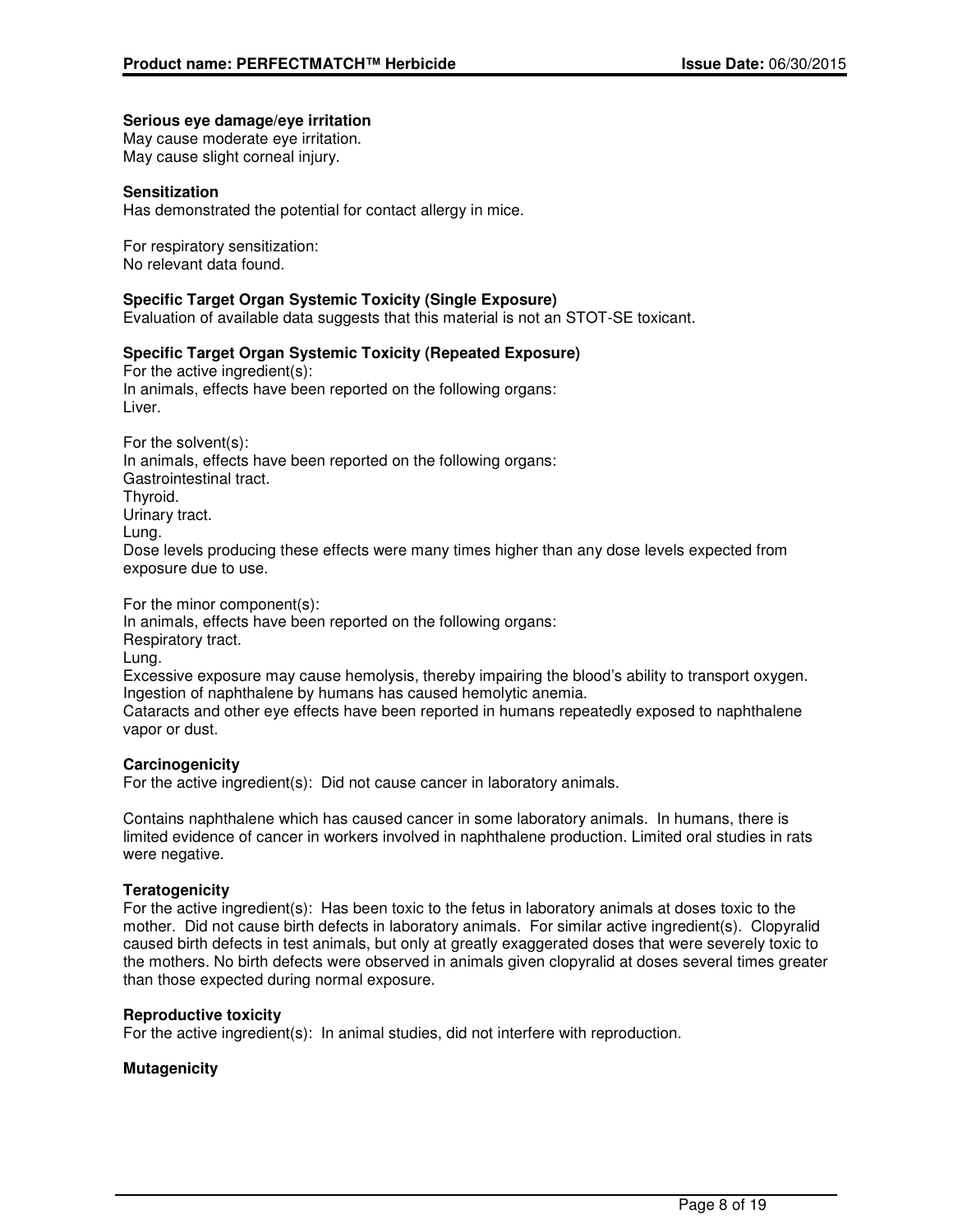For the active ingredient(s): In vitro genetic toxicity studies were negative. Animal genetic toxicity studies were negative. For the minor component(s): In vitro genetic toxicity studies were negative in some cases and positive in other cases.

#### **Aspiration Hazard**

May be fatal if swallowed and enters airways.

| List         | <b>Classification</b>                                                |
|--------------|----------------------------------------------------------------------|
| <b>IARC</b>  | Group 2B: Possibly carcinogenic to<br>humans                         |
| US NTP       | Reasonably anticipated to be a human<br>carcinogen                   |
| <b>ACGIH</b> | A3: Confirmed animal carcinogen with<br>unknown relevance to humans. |
|              |                                                                      |

## 12. ECOLOGICAL INFORMATION

Ecotoxicological information appears in this section when such data is available.

### **Toxicity**

### **Fluroxypyr 1-methylheptyl ester**

## **Acute toxicity to fish**

Material is very highly toxic to aquatic organisms on an acute basis (LC50/EC50 <0.1 mg/L in the most sensitive species).

LC50, Oncorhynchus mykiss (rainbow trout), semi-static test, 96 Hour, > 0.225 mg/l, OECD Test Guideline 203 or Equivalent

Toxicity to aquatic species occurs at concentrations above material's water solubility.

#### **Acute toxicity to aquatic invertebrates**

EC50, Daphnia magna (Water flea), semi-static test, 48 Hour, > 0.183 mg/l, OECD Test Guideline 202 or Equivalent Toxicity to aquatic species occurs at concentrations above material's water solubility.

#### **Acute toxicity to algae/aquatic plants**

ErC50, diatom Navicula sp., static test, 72 Hour, 0.24 mg/l, OECD Test Guideline 201 or **Equivalent** EbC50, alga Scenedesmus sp., 72 Hour, > 0.47 mg/l ErC50, Pseudokirchneriella subcapitata (green algae), 72 Hour, > 1.410 mg/l EC50, Lemna gibba, 14 d, > 2.31 mg/l

#### **Chronic toxicity to fish**

NOEC, Rainbow trout (Oncorhynchus mykiss), 0.32 mg/l

#### **Toxicity to Above Ground Organisms**

Material is practically non-toxic to birds on an acute basis (LD50  $>$  2000 mg/kg). Material is practically non-toxic to birds on a dietary basis (LC50 > 5000 ppm). oral LD50, Colinus virginianus (Bobwhite quail), 5 d, > 2000mg/kg bodyweight. dietary LC50, Colinus virginianus (Bobwhite quail), > 5000mg/kg diet. oral LD50, Apis mellifera (bees), 48 Hour, > 100micrograms/bee contact LD50, Apis mellifera (bees), 48 Hour, > 100micrograms/bee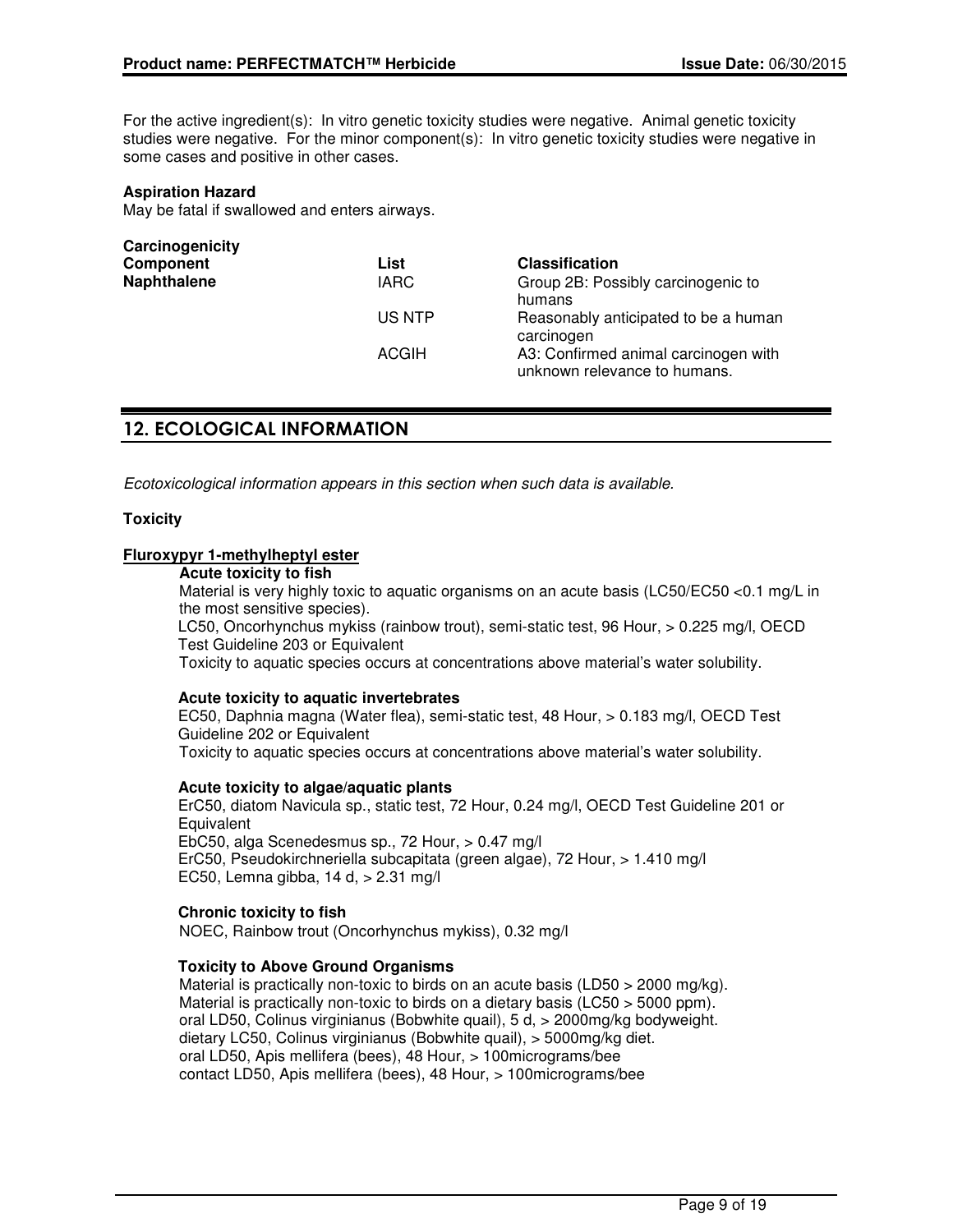### **Toxicity to soil-dwelling organisms**

LC50, Eisenia fetida (earthworms), > 1,000 mg/kg

## **Clopyralid monoethanolamine salt**

**Acute toxicity to fish** For similar active ingredient(s). Clopyralid. LC50, Oncorhynchus mykiss (rainbow trout), static test, 96 Hour, > 99.9 mg/l, OECD Test Guideline 203 or Equivalent

## **Acute toxicity to aquatic invertebrates**

For similar active ingredient(s). Clopyralid. EC50, Daphnia magna (Water flea), static test, 48 Hour, > 99.0 mg/l, OECD Test Guideline 202 or Equivalent

## **Toxicity to Above Ground Organisms**

For similar active ingredient(s). Clopyralid. Material is slightly toxic to birds on an acute basis (LD50 between 501 and 2000 mg/kg). Material is practically non-toxic to birds on a dietary basis (LC50 > 5000 ppm). For similar active ingredient(s). Clopyralid. oral LD50, Anas platyrhynchos (Mallard duck), 14 d, 1465 - 2000mg/kg bodyweight. For similar active ingredient(s). Clopyralid. dietary LC50, Colinus virginianus (Bobwhite quail), 8 d, > 5000mg/kg diet. For similar active ingredient(s). Clopyralid. contact LD50, Apis mellifera (bees), 48 d, > 100micrograms/bee For similar active ingredient(s). Clopyralid. oral LD50, Apis mellifera (bees), 48 d, > 98.1micrograms/bee

## **Pyroxsulam**

## **Acute toxicity to fish**

Material is very highly toxic to aquatic organisms on an acute basis (LC50/EC50 <0.1 mg/L in the most sensitive species).

LC50, Oncorhynchus mykiss (rainbow trout), static test, 96 Hour, > 87.0 mg/l, OECD Test Guideline 203 or Equivalent

## **Acute toxicity to aquatic invertebrates**

EC50, Daphnia magna (Water flea), static test, 48 Hour, > 100 mg/l, OECD Test Guideline 202 or Equivalent

## **Acute toxicity to algae/aquatic plants**

EC50, Lemna minor (duckweed), 7 d, Biomass, 0.00257 mg/l, OECD 221.

## **Toxicity to bacteria**

EC50, activated sludge, 3 Hour, > 1,000 mg/l

## **Chronic toxicity to fish**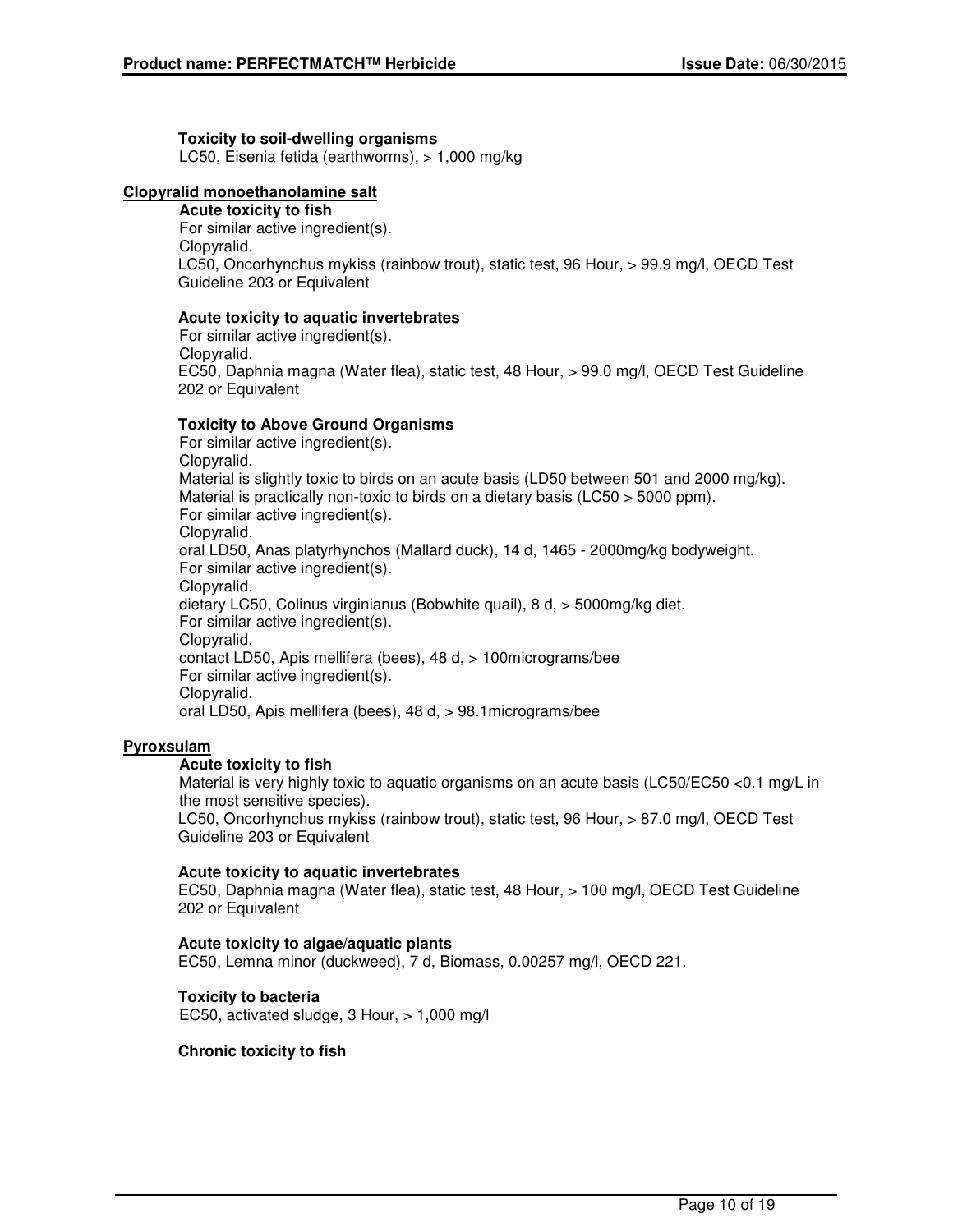NOEC, Pimephales promelas (fathead minnow), flow-through test, 40 d, survival, 3.2 - 10.1 mg/l

### **Chronic toxicity to aquatic invertebrates**

NOEC, Daphnia magna (Water flea), static test, 21 d, survival, 10.4 mg/l

### **Toxicity to Above Ground Organisms**

Material is practically non-toxic to birds on an acute basis (LD50  $>$  2000 mg/kg). Material is practically non-toxic to birds on a dietary basis (LC50 > 5000 ppm). LC50, Colinus virginianus (Bobwhite quail), 8 d, > 5000mg/kg diet. LD50, Colinus virginianus (Bobwhite quail), > 2000mg/kg bodyweight. oral LD50, Apis mellifera (bees), 48 Hour, > 107.4micrograms/bee contact LD50, Apis mellifera (bees), 48 Hour, > 100micrograms/bee

#### **Toxicity to soil-dwelling organisms**

LC50, Eisenia fetida (earthworms), 14 d, > 10,000 mg/kg

#### **Cloquintocet**

### **Acute toxicity to fish**

Material is slightly toxic to aquatic organisms on an acute basis (LC50/EC50 between 10 and 100 mg/L in the most sensitive species tested). LC50, Sheepshead minnow (Cyprinodon variegatus), static test, 96 Hour, > 120 mg/l

#### **Acute toxicity to aquatic invertebrates**

EC50, Oyster shell (Crassostrea virginica), 96 Hour, > 110 mg/l LC50, Mysid shrimp (Mysidopsis bahia), semi-static test, 96 Hour, > 120 mg/l

### **Acute toxicity to algae/aquatic plants**

ErC50, Pseudokirchneriella subcapitata (green algae), static test, 72 Hour, 66.5 mg/l ErC50, Skeletonema costatum (marine diatom), 96 Hour, 12.5 mg/l ErC50, Anabaena flos-aquae (cyanobacterium), 96 Hour, 23.7 mg/l

#### **Chronic toxicity to fish**

NOEC, Pimephales promelas (fathead minnow), flow-through test, 33 d, 0.143 mg/l

#### **Toxicity to Above Ground Organisms**

Material is practically non-toxic to birds on an acute basis (LD50  $>$  2000 mg/kg). oral LD50, Colinus virginianus (Bobwhite quail), > 2250mg/kg bodyweight. contact LD50, Apis mellifera (bees), 48 Hour, > 200µg/bee

#### **Heavy aromatic naphtha**

### **Acute toxicity to fish**

Material is slightly toxic to aquatic organisms on an acute basis (LC50/EC50 between 10 and 100 mg/L in the most sensitive species tested). LC50, Gambusia affinis (Mosquito fish), 96 Hour, 811 mg/l

#### **Acute toxicity to algae/aquatic plants**

EC50, Algae, 72 Hour, 21 - 165 mg/l

#### **Propylene glycol**

## **Acute toxicity to fish**

Material is practically non-toxic to aquatic organisms on an acute basis (LC50/EC50/EL50/LL50 >100 mg/L in the most sensitive species tested).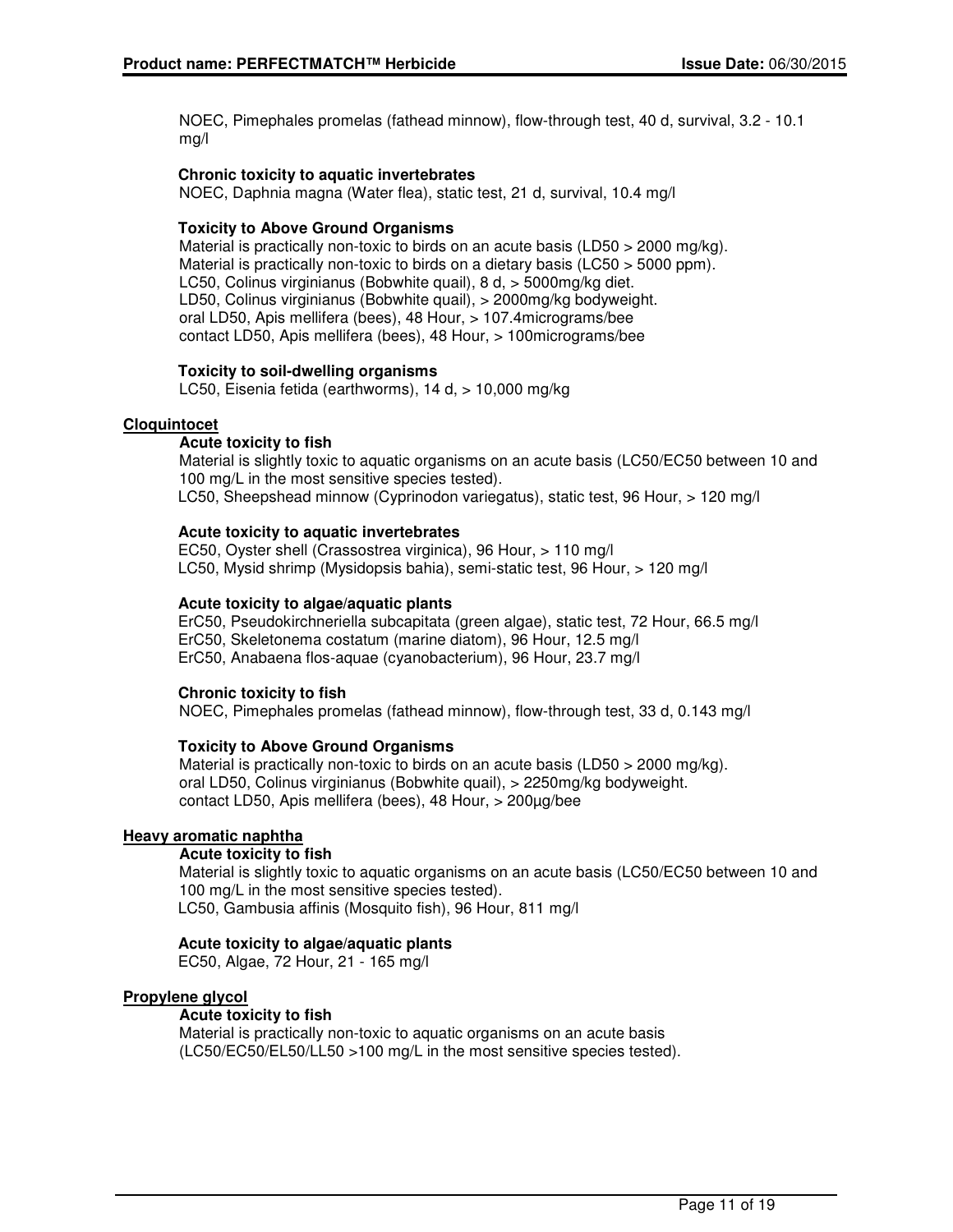LC50, Oncorhynchus mykiss (rainbow trout), static test, 96 Hour, 40,613 mg/l, OECD Test Guideline 203

#### **Acute toxicity to aquatic invertebrates**

LC50, Ceriodaphnia dubia (water flea), static test, 48 Hour, 18,340 mg/l, OECD Test Guideline 202

#### **Acute toxicity to algae/aquatic plants**

ErC50, Pseudokirchneriella subcapitata (green algae), 96 Hour, Growth rate inhibition, 19,000 mg/l, OECD Test Guideline 201

### **Toxicity to bacteria**

NOEC, Pseudomonas putida, 18 Hour, > 20,000 mg/l

#### **Chronic toxicity to aquatic invertebrates**

NOEC, Ceriodaphnia dubia (water flea), semi-static test, 7 d, number of offspring, 13,020 mg/l

#### **Naphthalene**

#### **Acute toxicity to fish**

Material is highly toxic to aquatic organisms on an acute basis (LC50/EC50 between 0.1 and 1 mg/L in the most sensitive species tested). LC50, Oncorhynchus mykiss (rainbow trout), 96 Hour, 0.11 mg/l

#### **Acute toxicity to aquatic invertebrates**

EC50, Daphnia magna (Water flea), static test, 48 Hour, 1.6 - 24.1 mg/l

#### **Acute toxicity to algae/aquatic plants**

ErC50, Skeletonema costatum, Growth rate inhibition, 72 Hour, 0.4 mg/l

#### **Chronic toxicity to fish**

NOEC, Other, flow-through, 40 d, mortality, 0.37 mg/l

#### **1,2,4-Trimethylbenzene**

#### **Acute toxicity to fish**

Material is moderately toxic to aquatic organisms on an acute basis (LC50/EC50 between 1 and 10 mg/L in the most sensitive species tested). LC50, Pimephales promelas (fathead minnow), flow-through test, 96 Hour, 7.7 mg/l

#### **Acute toxicity to aquatic invertebrates**

EC50, Daphnia magna (Water flea), 48 Hour, 3.6 mg/l

#### **Balance**

## **Acute toxicity to fish**

No relevant data found.

#### **Persistence and degradability**

#### **Fluroxypyr 1-methylheptyl ester**

**Biodegradability:** Material is not readily biodegradable according to OECD/EEC guidelines. 10-day Window: Fail **Biodegradation:** 32 % **Exposure time:** 28 d **Method:** OECD Test Guideline 301D or Equivalent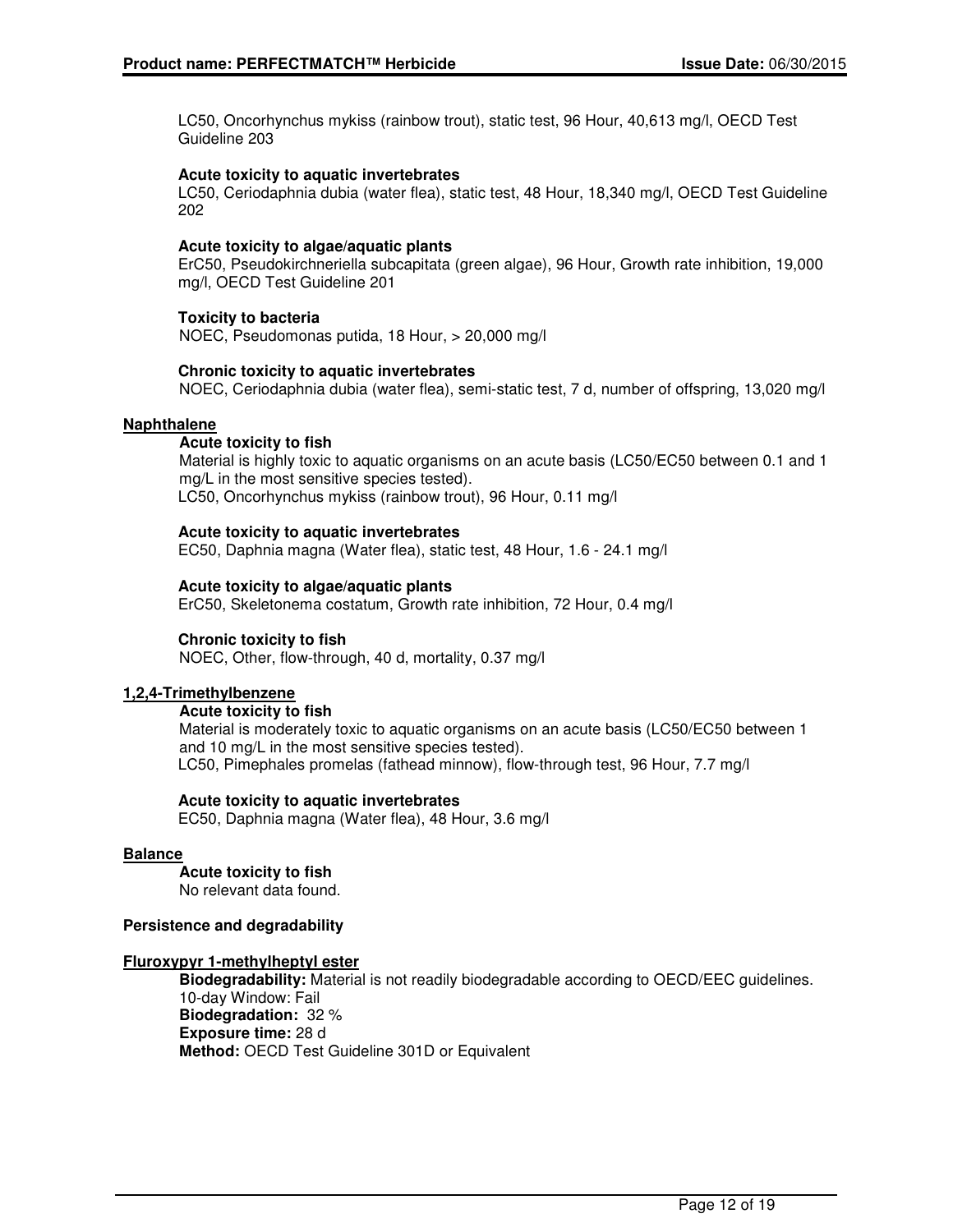## **Theoretical Oxygen Demand:** 2.2 mg/mg

**Stability in Water (1/2-life)**

, half-life, 454 d

## **Clopyralid monoethanolamine salt**

**Biodegradability:** For similar active ingredient(s). Clopyralid. Material is expected to biodegrade very slowly (in the environment). Fails to pass OECD/EEC tests for ready biodegradability.

#### **Pyroxsulam**

**Biodegradability:** Based on stringent OECD test guidelines, this material cannot be considered as readily biodegradable; however, these results do not necessarily mean that the material is not biodegradable under environmental conditions. 10-day Window: Fail **Biodegradation:** 20 - 30 % **Exposure time:** 28 d **Method:** OECD Test Guideline 301B or Equivalent

### **Cloquintocet**

**Biodegradability:** No relevant data found.

#### **Heavy aromatic naphtha**

**Biodegradability:** Material is not readily biodegradable according to OECD/EEC guidelines.

#### **Propylene glycol**

**Biodegradability:** Material is readily biodegradable. Passes OECD test(s) for ready biodegradability. Biodegradation may occur under anaerobic conditions (in the absence of oxygen).

10-day Window: Pass **Biodegradation:** 81 % **Exposure time:** 28 d **Method:** OECD Test Guideline 301F or Equivalent 10-day Window: Not applicable **Biodegradation:** 96 % **Exposure time:** 64 d **Method:** OECD Test Guideline 306 or Equivalent

**Theoretical Oxygen Demand:** 1.68 mg/mg

**Chemical Oxygen Demand:** 1.53 mg/mg

## **Biological oxygen demand (BOD)**

| <b>Incubation</b><br>Time | <b>BOD</b> |
|---------------------------|------------|
| 5 d                       | 69.000 %   |
| 10 d                      | 70.000 %   |
| 20 d                      | 86.000 %   |

#### **Photodegradation**

**Atmospheric half-life:** 10 Hour **Method:** Estimated.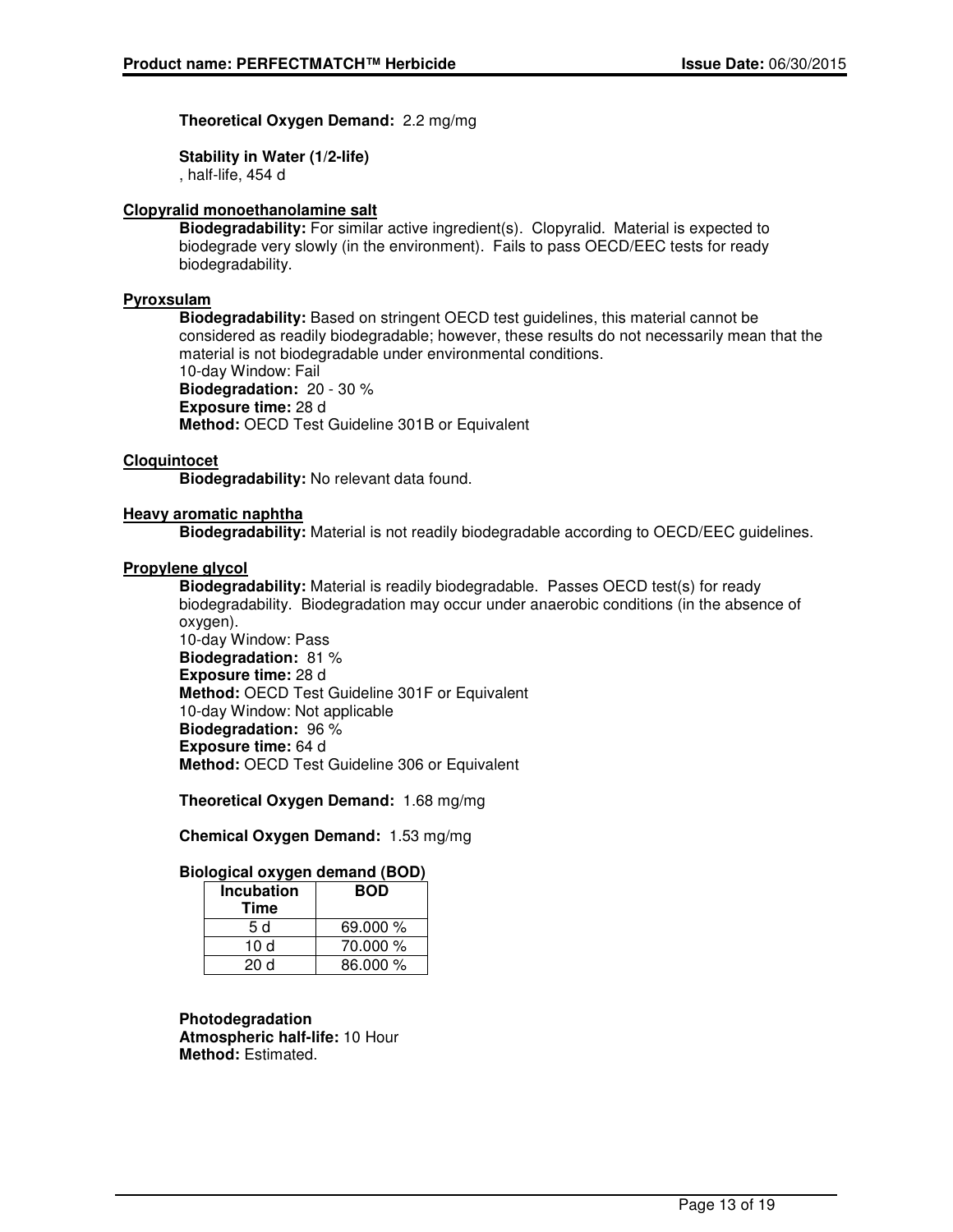#### **Naphthalene**

**Biodegradability:** Biodegradation under aerobic static laboratory conditions is high (BOD20 or BOD28/ThOD > 40%).

**Theoretical Oxygen Demand:** 3.00 mg/mg

### **Biological oxygen demand (BOD)**

| <b>Incubation</b> | <b>BOD</b> |  |
|-------------------|------------|--|
| Time              |            |  |
| 5 d               | 57.000 %   |  |
| 10 d              | 71.000 %   |  |
| 20 d              | 71.000 %   |  |

### **Photodegradation**

**Test Type:** Half-life (indirect photolysis) **Sensitizer:** OH radicals **Atmospheric half-life:** 5.9 Hour **Method:** Estimated.

### **1,2,4-Trimethylbenzene**

**Biodegradability:** Material is expected to biodegrade very slowly (in the environment). Fails to pass OECD/EEC tests for ready biodegradability. 10-day Window: Not applicable **Biodegradation:** 4 - 18 % **Exposure time:** 28 d **Method:** OECD Test Guideline 301C or Equivalent

**Theoretical Oxygen Demand:** 3.19 mg/mg

#### **Photodegradation**

**Test Type:** Half-life (indirect photolysis) **Sensitizer:** OH radicals **Atmospheric half-life:** 0.641 d **Method:** Estimated.

#### **Balance**

**Biodegradability:** No relevant data found.

#### **Bioaccumulative potential**

## **Fluroxypyr 1-methylheptyl ester**

**Bioaccumulation:** Bioconcentration potential is low (BCF < 100 or Log Pow < 3). **Partition coefficient: n-octanol/water(log Pow):** 5.04 Measured **Bioconcentration factor (BCF):** 26 Oncorhynchus mykiss (rainbow trout) Measured

## **Clopyralid monoethanolamine salt**

**Bioaccumulation:** For similar active ingredient(s). Clopyralid. Bioconcentration potential is low (BCF < 100 or Log Pow < 3).

#### **Pyroxsulam**

**Bioaccumulation:** Bioconcentration potential is low (BCF < 100 or Log Pow < 3). **Partition coefficient: n-octanol/water(log Pow):** -1.01 Measured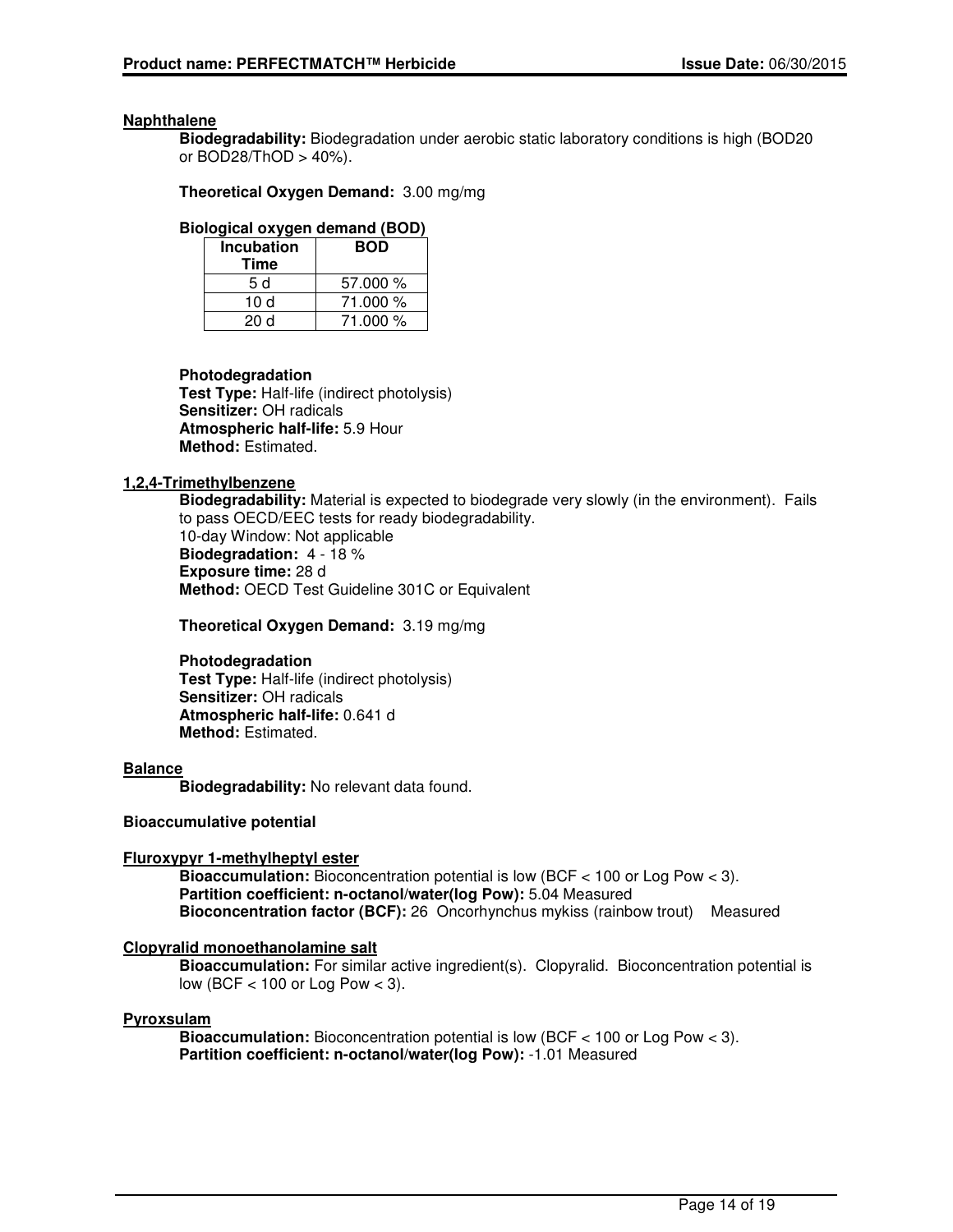#### **Cloquintocet**

**Bioaccumulation:** Bioconcentration potential is low (BCF < 100 or Log Pow < 3). **Partition coefficient: n-octanol/water(log Pow):** 2.12 Estimated.

#### **Heavy aromatic naphtha**

**Bioaccumulation:** For similar material(s): Bioconcentration potential is high (BCF > 3000 or Log Pow between 5 and 7).

#### **Propylene glycol**

**Bioaccumulation:** Bioconcentration potential is low (BCF < 100 or Log Pow < 3). **Partition coefficient: n-octanol/water(log Pow):** -1.07 Measured **Bioconcentration factor (BCF):** 0.09 Estimated.

#### **Naphthalene**

**Bioaccumulation:** Bioconcentration potential is moderate (BCF between 100 and 3000 or Log Pow between 3 and 5).

**Partition coefficient: n-octanol/water(log Pow):** 3.3 Measured **Bioconcentration factor (BCF):** 40 - 300 Fish. 28 d Measured

#### **1,2,4-Trimethylbenzene**

**Bioaccumulation:** Bioconcentration potential is moderate (BCF between 100 and 3000 or Log Pow between 3 and 5). **Partition coefficient: n-octanol/water(log Pow):** 3.63 Measured

**Bioconcentration factor (BCF):** 33 - 275 Cyprinus carpio (Carp) 56 d Measured

#### **Balance**

**Bioaccumulation:** No relevant data found.

#### **Mobility in soil**

#### **Fluroxypyr 1-methylheptyl ester**

Expected to be relatively immobile in soil (Koc > 5000). **Partition coefficient(Koc):** 6200 - 43000

#### **Clopyralid monoethanolamine salt**

For similar active ingredient(s). Clopyralid. Potential for mobility in soil is very high (Koc between 0 and 50).

#### **Pyroxsulam**

Potential for mobility in soil is very high (Koc between 0 and 50). **Partition coefficient(Koc): <= 42 Estimated.** 

#### **Cloquintocet**

Potential for mobility in soil is medium (Koc between 150 and 500). **Partition coefficient(Koc):** 206 Estimated.

#### **Heavy aromatic naphtha**

No relevant data found.

#### **Propylene glycol**

Given its very low Henry's constant, volatilization from natural bodies of water or moist soil is not expected to be an important fate process.

Potential for mobility in soil is very high (Koc between 0 and 50).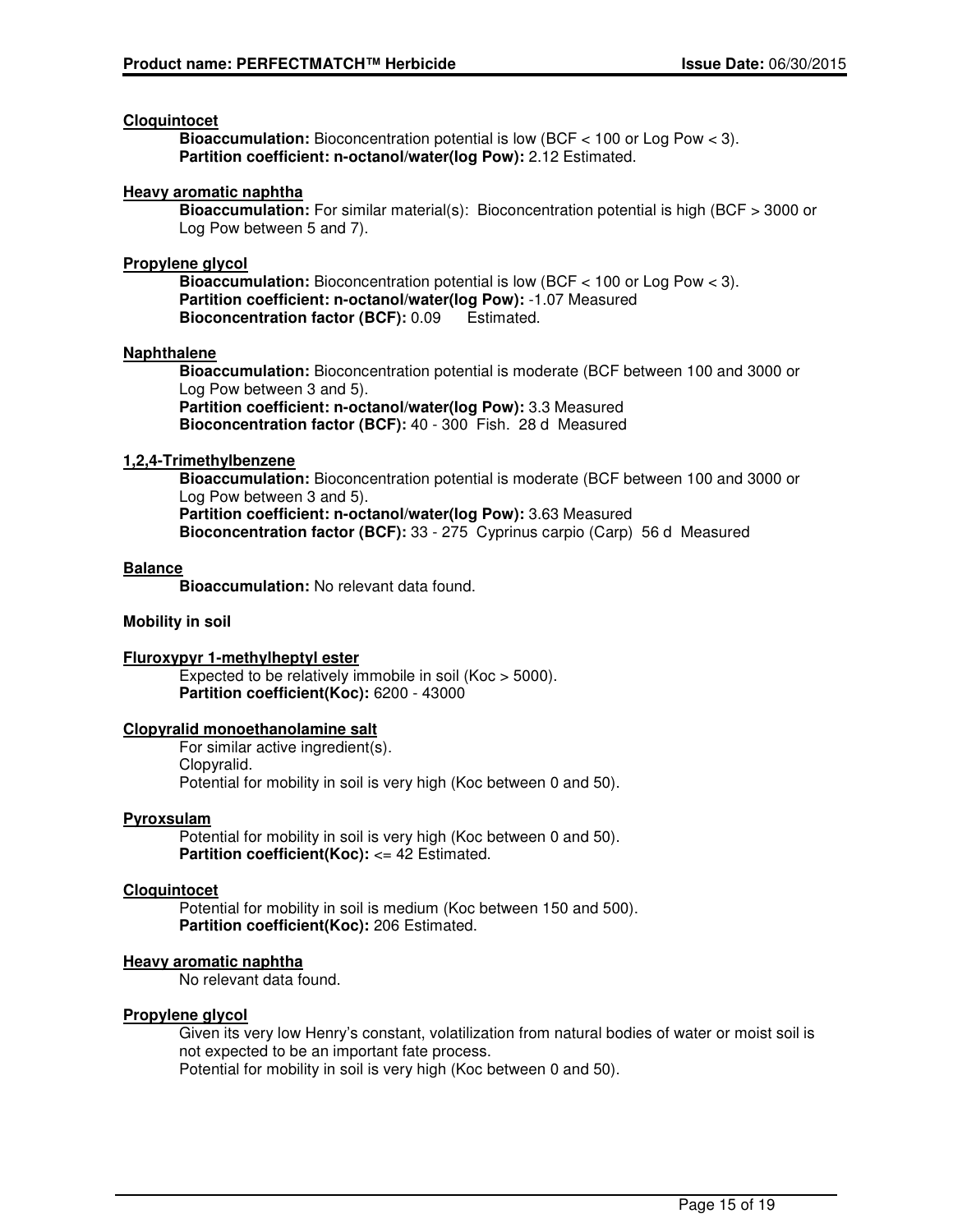**Partition coefficient(Koc):** < 1 Estimated.

#### **Naphthalene**

Potential for mobility in soil is medium (Koc between 150 and 500). **Partition coefficient(Koc):** 240 - 1300 Measured

### **1,2,4-Trimethylbenzene**

Potential for mobility in soil is low (Koc between 500 and 2000). **Partition coefficient(Koc):** 720 Estimated.

#### **Balance**

No relevant data found.

## 13. DISPOSAL CONSIDERATIONS

**Disposal methods:** If wastes and/or containers cannot be disposed of according to the product label directions, disposal of this material must be in accordance with your local or area regulatory authorities. This information presented below only applies to the material as supplied. The identification based on characteristic(s) or listing may not apply if the material has been used or otherwise contaminated. It is the responsibility of the waste generator to determine the toxicity and physical properties of the material generated to determine the proper waste identification and disposal methods in compliance with applicable regulations. If the material as supplied becomes a waste, follow all applicable regional, national and local laws.

## 14. TRANSPORT INFORMATION

**DOT**

| Proper shipping name       | Environmentally hazardous substance, liquid, |
|----------------------------|----------------------------------------------|
|                            | n.o.s.(Naphthalene)                          |
| UN number                  | UN 3082                                      |
| Class                      | 9                                            |
| Packing group              | Ш                                            |
| <b>Reportable Quantity</b> | Naphthalene                                  |

## **Classification for SEA transport (IMO-IMDG):**

| Proper shipping name       | ENVIRONMENTALLY HAZARDOUS SUBSTANCE, LIQUID,           |
|----------------------------|--------------------------------------------------------|
|                            | N.O.S. (Fluroxypyr 1-methylheptyl ester)               |
| UN number                  | UN 3082                                                |
| Class                      | 9                                                      |
| Packing group              | Ш                                                      |
| Marine pollutant           | Fluroxypyr 1-methylheptyl ester                        |
| <b>Transport in bulk</b>   | Consult IMO regulations before transporting ocean bulk |
| according to Annex I or II |                                                        |
| of MARPOL 73/78 and the    |                                                        |
| <b>IBC or IGC Code</b>     |                                                        |
|                            |                                                        |

#### **Classification for AIR transport (IATA/ICAO):**

**Proper shipping name** Environmentally hazardous substance, liquid, n.o.s.(Fluroxypyr 1-methylheptyl ester)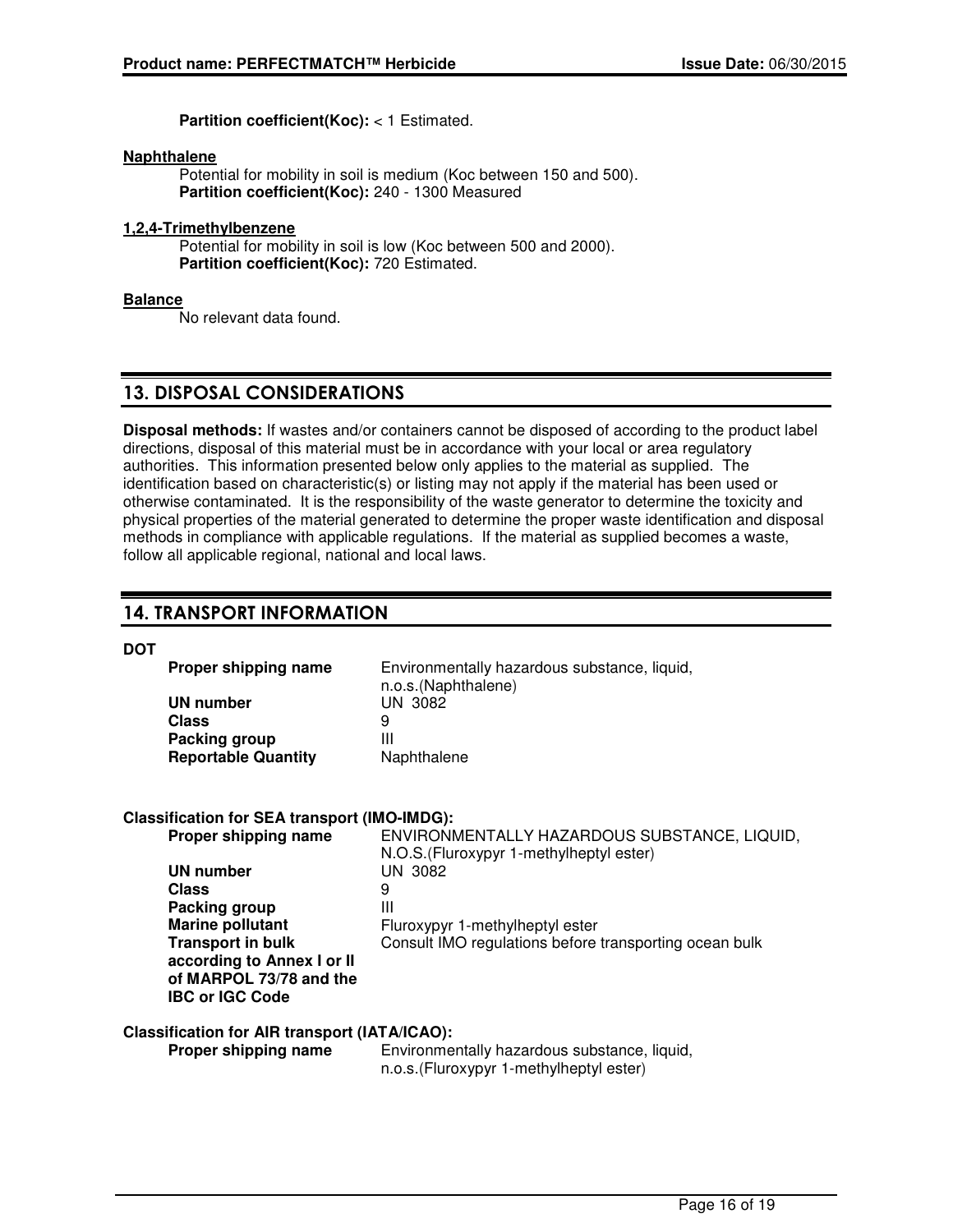| UN number     | UN 3082 |
|---------------|---------|
| Class         | 9       |
| Packing group | Ш       |

This information is not intended to convey all specific regulatory or operational requirements/information relating to this product. Transportation classifications may vary by container volume and may be influenced by regional or country variations in regulations. Additional transportation system information can be obtained through an authorized sales or customer service representative. It is the responsibility of the transporting organization to follow all applicable laws, regulations and rules relating to the transportation of the material.

## 15. REGULATORY INFORMATION

## **OSHA Hazard Communication Standard**

This product is a "Hazardous Chemical" as defined by the OSHA Hazard Communication Standard, 29 CFR 1910.1200.

#### **Superfund Amendments and Reauthorization Act of 1986 Title III (Emergency Planning and Community Right-to-Know Act of 1986) Sections 311 and 312**

Immediate (acute) Health Hazard Delayed (chronic) Health Hazard

### **Superfund Amendments and Reauthorization Act of 1986 Title III (Emergency Planning and Community Right-to-Know Act of 1986) Section 313**

| <b>Components</b>      | <b>CASRN</b>  |
|------------------------|---------------|
| Naphthalene            | $91 - 20 - 3$ |
| 1,2,4-Trimethylbenzene | 95-63-6       |

#### **Pennsylvania Worker and Community Right-To-Know Act:**

The following chemicals are listed because of the additional requirements of Pennsylvania law:

| <b>CASRN</b>  |
|---------------|
| 57-55-6       |
| $91 - 20 - 3$ |
| 95-63-6       |
|               |

## **California Proposition 65 (Safe Drinking Water and Toxic Enforcement Act of 1986)**

WARNING: This product contains a chemical(s) known to the State of California to cause cancer.

## **California Proposition 65 (Safe Drinking Water and Toxic Enforcement Act of 1986)**

WARNING: This product contains a chemical(s) known to the State of California to cause birth defects or other reproductive harm.

## **United States TSCA Inventory (TSCA)**

This product contains chemical substance(s) exempt from U.S. EPA TSCA Inventory requirements. It is regulated as a pesticide subject to Federal Insecticide, Fungicide, and Rodenticide Act (FIFRA) requirements.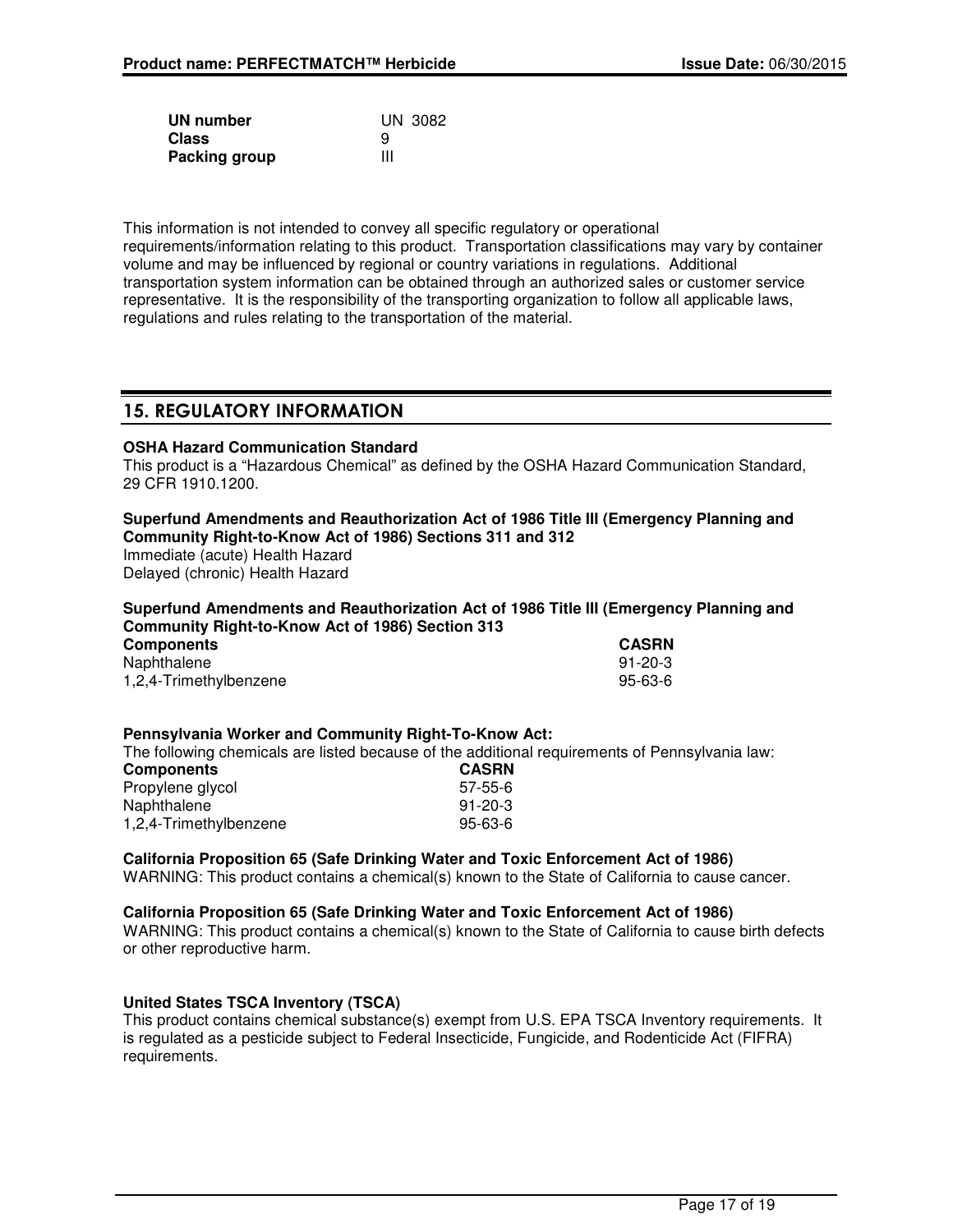### **Federal Insecticide, Fungicide and Rodenticide Act**

EPA Registration Number: 62719-685

This chemical is a pesticide product registered by the Environmental Protection Agency and is subject to certain labeling requirements under federal pesticide law. These requirements differ from the classification criteria and hazard information required for safety data sheets, and for workplace labels of non-pesticide chemicals. Following is the hazard information as required on the pesticide label:

#### WARNING

Causes substantial but temporary eye injury

Prolonged or repeated skin contact may cause allergic reactions in some individuals

## 16. OTHER INFORMATION

### **Hazard Rating System**

**NFPA**

| Health | ™ire | Reactivity |
|--------|------|------------|
|        |      |            |

#### **Revision**

Identification Number: 102973210 / A211 / Issue Date: 06/30/2015 / Version: 1.0 DAS Code: GF-3196

Most recent revision(s) are noted by the bold, double bars in left-hand margin throughout this document.

#### **Legend**

| Absorbed via skin | Absorbed via skin                                                   |
|-------------------|---------------------------------------------------------------------|
| <b>ACGIH</b>      | USA. ACGIH Threshold Limit Values (TLV)                             |
| Dow IHG           | Dow Industrial Hygiene Guideline                                    |
| OSHA Z-1          | USA. Occupational Exposure Limits (OSHA) - Table Z-1 Limits for Air |
|                   | Contaminants                                                        |
| <b>STEL</b>       | Short term exposure limit                                           |
| <b>TWA</b>        | Time weighted average                                               |
| <b>US WEEL</b>    | USA. Workplace Environmental Exposure Levels (WEEL)                 |

#### **Information Source and References**

This SDS is prepared by Product Regulatory Services and Hazard Communications Groups from information supplied by internal references within our company.

DOW AGROSCIENCES LLC urges each customer or recipient of this (M)SDS to study it carefully and consult appropriate expertise, as necessary or appropriate, to become aware of and understand the data contained in this (M)SDS and any hazards associated with the product. The information herein is provided in good faith and believed to be accurate as of the effective date shown above. However, no warranty, express or implied, is given. Regulatory requirements are subject to change and may differ between various locations. It is the buyer's/user's responsibility to ensure that his activities comply with all federal, state, provincial or local laws. The information presented here pertains only to the product as shipped. Since conditions for use of the product are not under the control of the manufacturer, it is the buyer's/user's duty to determine the conditions necessary for the safe use of this product. Due to the proliferation of sources for information such as manufacturer-specific (M)SDSs, we are not and